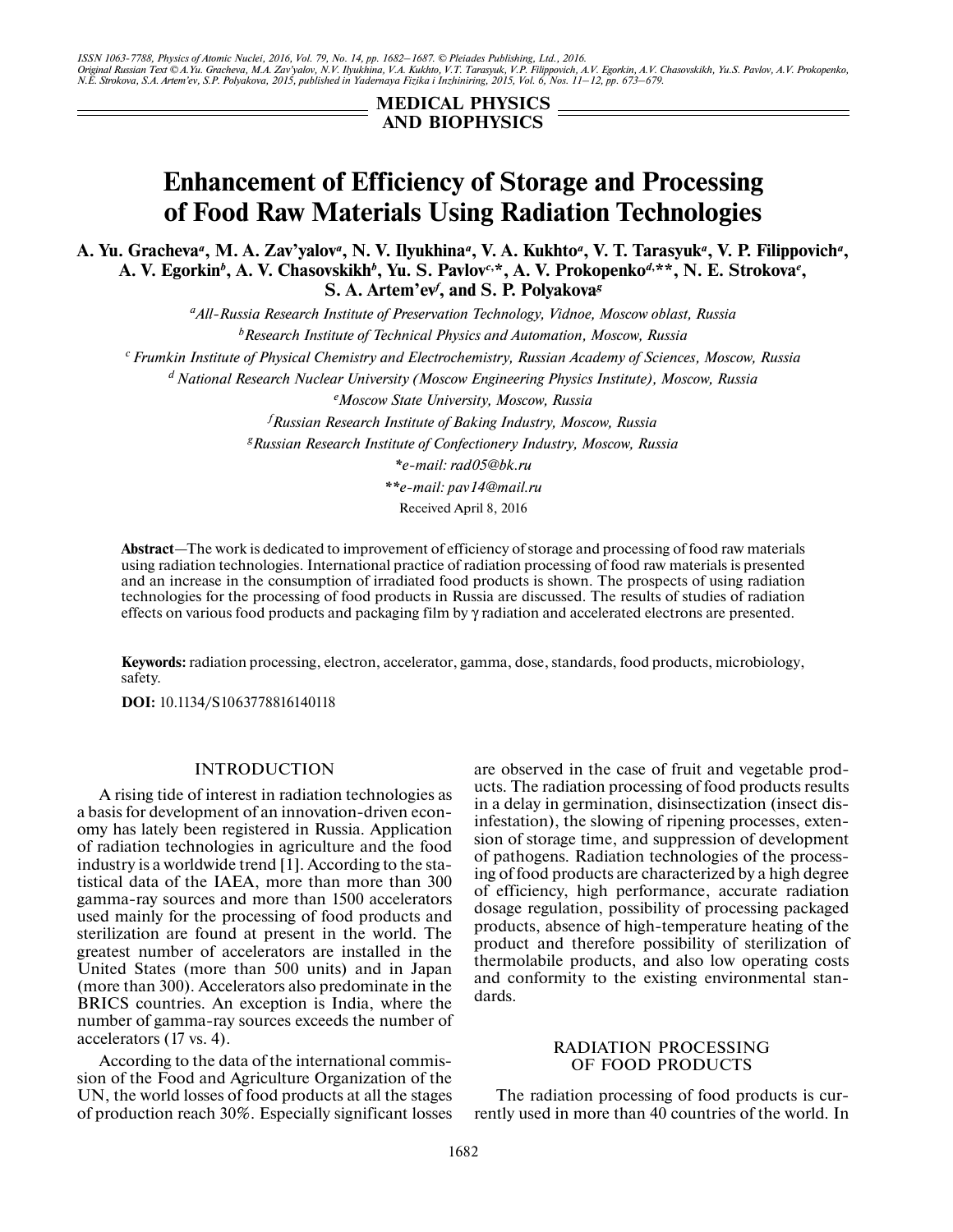2010, 285.2, 9.3, and 103 kt of food products were irradiated in Asia, the European Union, and the United States, respectively [2]. As compared to 2005, the amount of processed products increased by 100 kt in Asia and by 10 kt in the United States, while in the European Union, it decreased by 6 kt. According to the data of the International Commission on Radiation Protection, more than 200 kt of such products come into the market annually just in Europe.

Officially, the International Commission of FAO/WHO in 1983 approved the set of international food standards and rules for irradiation of food products up to 10 kGy. Up to the 1990s, national standards of the radiation processing of food products (spices, fruit, meat) and using radiation for insect sterilization were approved in economically developed countries (United States, France, Germany, etc.). In 1988, FAO, WHO, IAEA, and WTO negotiated the International Trade Agreement on Sales of Food Products Subjected to Radiation Processing. FAO and IAEA created a free online database of food products (Irradiated Food Authorization Database (IFA)) [3], in which the relevant data on irradiation of different food products were presented. It contained information from more than 60 countries on the given products or product groups: the aim of radiation processing, approval date, the minimum and maximum exposure doses.

In 1993, the American Medical Association (AMA) passed a resolution on safety and preservation of nutritional properties of products and beverages subjected to radiation exposure, and all tropical fruit exported into the United States from India, Mexico, Pakistan, South Africa, Thailand, and Vietnam have been subjected to radiation processing since 2006 to prevent spreading of insect pests. Growth of the market of radiation processing of agricultural and food products since the 2000s has been due to globalization and the increasing consumption and manufacture of food products and also high product losses at all processing chain stages. At present, the standards of radiation processing of food products are approved in the United States, Canada, and the European Union; these standards regulate the radiation processing procedures, packaging, and labeling of food products, radiation dosage control, and control of the processed products. The amount of such products in the world is consistently increasing. Thus, about 300 000 t of food products were treated in the world in 2005, while by 2010 this amount increased to 400 000 t. The IAEA actively promotes propagation of the practice of the radiation processing of food products [4]. The IAEA suggested special terms determining the degree of radiation processing with respect to agricultural products: radicidation (4–6 kGy), radurization (6–10 kGy), radappertization (10–50 kGy).

In the Soviet Union, studies on the possibility of the radiation processing of food products started at the beginning of the 1960s. Research was carried out at the Bach Institute of Biochemistry of the USSR Academy of Sciences, at scientific institutes of the All-Union Academy of Agricultural Sciences of the USSR, at the Research Institute of Nutrition of the Academy of Medical Sciences, and at the Erisman Research Institute of Hygiene. The performed studies [5, 6] demonstrated the promising outlook of application of the radiation method for prolongation of the shelf life of food products. Implementation of the radiation processing of food products in industrial technologies was delayed in the 1990s because of radiophobia and the emerging political and economic problems. This is the cause of the absence of fully elaborated licensing and controlling documents for radiation processing of food products. Atommed Center LLC is engaged in preparation of the modern regulatory framework in Russia. In 2011, this company prepared according to the order of the State Atomic Energy Corporation Rosatom 12 drafts of national standards of the Russian Federation on the radiation processing of food products. The main standards in the field of irradiation of food products are developed on the basis of the existing standards of providing radiation safety and standards approved in the European Union. ISO standards are being developed as part of the licensing documents for the Eurasian Customs Union of Russia, Belarus, and Kazakhstan.

In 2016, the GOST ISO 14470-2014 standard "Food irradiation. Requirements for the development, validation and routine control of the process of irradiation using ionizing radiation for the treatment of food" was introduced. The new standard provides observation of the most general requirements on organization of irradiation of food products that are used for improvement of the quality and safety of technologies of the processing of food products. This standard is intended for manufacturing facilities, radiation processing operators, regulators of activity, customers, and especially consumers. Approval of the remaining radiation processing standards is planned in the very near future.

#### SETUPS FOR RADIATION PROCESSING OF FOOD PRODUCTS

The radiation technologies of the processing of food products can be divided into two lines on the basis of the criterion of the ionizing radiation source. The first is based on using ionizing radiation from isotope sources and the second is exposure to highenergy electron beams from accelerators and electrophysical setups.

Cobalt-60 ( ${}^{60}Co$ ) and cesium-137 ( ${}^{137}Cs$ ) isotopes are the most widespread sources of γ radiation. Betaemitting sources are used extremely seldom because of low penetrability. The penetrability of  $γ$  radiation is 50–100 times higher than that of electrons. Industrial sources of  $\gamma$  radiation based on cobalt tablets with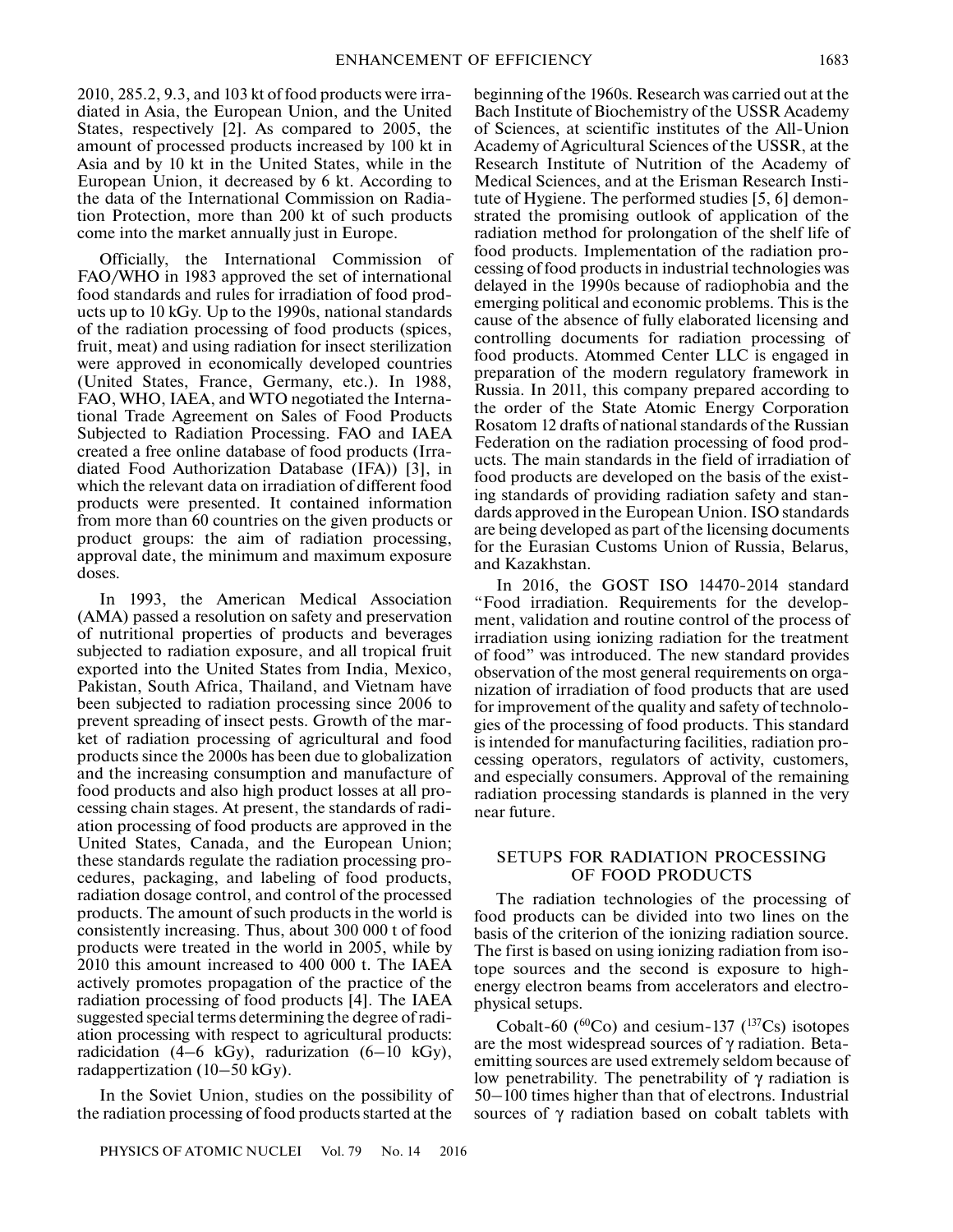nickel coating sealed in rod capsules of stainless steel are produced in Russia and abroad. These rods form grids used in the radiation processing of materials.  $60Co$  is synthesized by subjecting the single stable  $59Co$ isotope to neutron bombardment in a nuclear reactor. Cobalt sources have achieved a strong position in the market of radiation materials. For example, these are C-188 (MDS Nordion, Canada); RSL 2089 (PURIDEC, Great Britain); GIK-A3 (PO MAYAK, Russia); GK60CO2 and GK60CO3 (Scientific Research Institute of Atomic Reactors, Russia); and SB60 (Leningrad NPP, Russia). The largest producer of cobalt-60 in the world is MDS Nordion (Canada); it occupies more than 50% of the world market. The company is engaged in production and maintenance services for γ-sterilization complexes specifically for the purposes of radiation sterilization: JS-10000 Hanging Tote Irradiator; Parallel Row Pallet Irradiator; GammaBeam™-127 Irradiator. In Russia, the best known company is JSC NIITFA (Moscow); it manufactures radiotechnological setups based on the 60Co isotope.

In recent decades, the interest of commercial organizations in sources of  $\gamma$  radiation based on isotopes has decreased because of high capital maintenance costs and difficulties related to handling radioactive materials and problems regarding utilization of spent elements.

Procedures based on electron accelerators are at present the most widespread in irradiation technologies [8]. As opposed to methods of sterilization by gamma radiation, electron radiation does not use radioactive isotopes. High-current electron accelerators appeared back in the 1950s, but their use was economically unjustified at the time. Gradually in-depth development of technologies of accelerated beams led to the possibility of increasing the energy, beam power (beam current), and current pulse length of the accelerated beam, and the costs of electron beam sterilization decreased to a quite acceptable level, which attracted interest of the food industry. Radiation processing occurs at electron energy ranging from 3 to 10 MeV. At such energies, the penetration depth of electrons proves to be sufficient for their penetration to a product packaged into shipment-ready containers. At present, it is allowed to use electron radiation with the energy of not more than 10 MeV and braking radiation generated by electron accelerators with the energy of not more than 5 MeV for the radiation processing of food products.

High electron radiation intensity allows using such irradiation for several seconds, as opposed to hourslong exposure of the product to gamma radiation. Short-term exposure to accelerated electrons reduces the possible effects of product oxidation and minimizes disruption of both the product and package material. The accelerators allow varying the energy of electrons and braking radiation. A decrease in the energy minimizes product damage as a result of radiation processing. The Budker Institute of Nuclear Physics, Siberian Branch, Russian Academy of Sciences (Novosibirsk); Efremov Research Institute of Electrophysical Equipment LLC (St. Petersburg); Korad Research and Production Enterprise (St. Petersburg); Torii Research and Production Enterprise (Moscow); Skobeltsyn Research Institute of Nuclear Physics, Moscow State University (Moscow); Moscow Radiotechnical Institute, Russian Academy of Sciences (Moscow); National Research Nuclear University (Moscow Engineering Physics Institute) (Moscow); Tomsk Polytechnical University (Tomsk); Institute of High-Current Electronics, Siberian Branch, Russian Academy of Sciences (Tomsk); Institute of Electrophysics, Ural Branch, Russian Academy of Sciences (Yekaterinburg); Russian Federal Nuclear Center All-Russian Research Institute of Experimental Physics (Sarov); and Keldysh Research Center (Moscow) are engaged in development of industrial electron accelerators. Since 1980, more than 200 accelerators have been designed and installed in Russia for implementation of industrial radiation technology processes (without taking into account accelerators for medicine, flaw detection, and tomography). At present, more than 60 linear electron accelerators are in service [8]. One must point out that the running costs of a modern accelerator and capital costs of construction of a radiation accelerating center are lower than those of radiation complexes based on isotope sources.

About 12 radiation technology complexes (RTCs) are active at present in Russia; of these, only seven are on an industrial scale; the average annual number of sterilized products includes more than 250 types of disposable medical articles with the overall amount of approximately one billion units. A test treatment of small amounts of dried fruits, spices, and fish products is performed at some of them. Of the seven industrialscale RTCs, two require recharging of the  ${}^{60}Co$ sources. Five RTCs have been working for more than 20 years; they are physically obsolete and are working in the "periodic maintenance" mode and will be stopped in the years to come. Thus, with Russia entering WTO and approving the new ISO GOST standards, demand will appear for creating new RTCs based on electron accelerators for the processing of food products of a wider spectrum. Thus, in 2013, the commercial company Tekleor LLC was founded, and it is engaged in constructing an RTC in Kaluga oblast at the border with Moscow oblast for the industrial processing of food products.

## STUDIES OF RADIATION EXPOSURE OF FOOD PRODUCTS IN RUSSIA

In 2010, interest in using radiation technologies in the food industry in Russia started increasing again. It was stated in the meeting of the Science and Engineer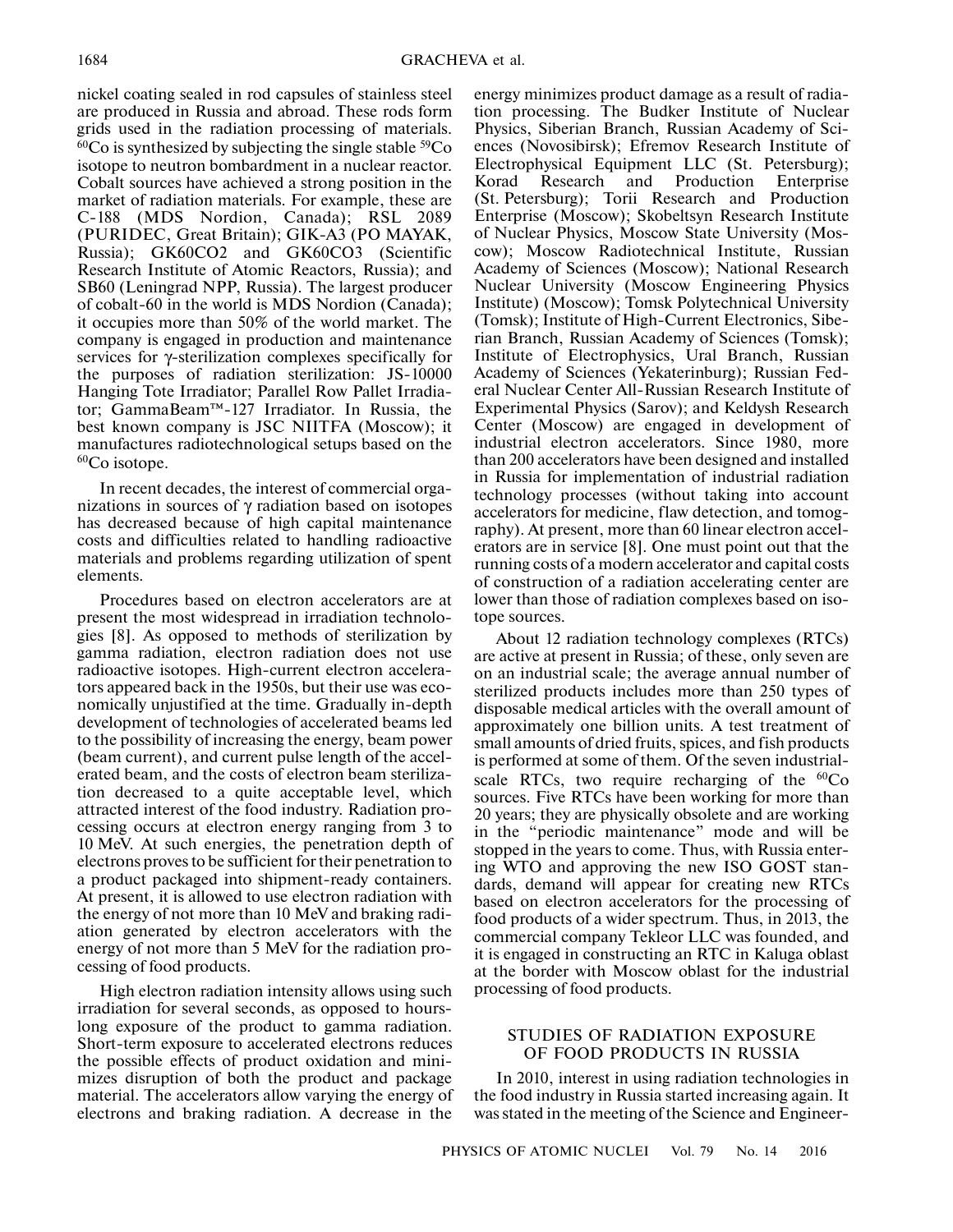ing Council of Rosatom on August 11, 2010, on the topic "Development of Radiation Technologies for Agriculture and the Food Industry" that using ionizing radiation is one of the priority methods in the food industry.

In 2013, a collaboration was created around the All-Russia Research Institute of Preservation Technology (VNIITeK) for performing research in the field of using radiation technologies in the food industry. VNIITeK has accumulated a lot of experience in performing research on this subject. In the 1970s, the All-Russia Research Institute of Preservation Vegetable Drying Technology (at present, VNIITeK) studied under the direction of V.I. Rogachev and M.L. Frumkin the radiation exposure of raw materials and products of plant (fruit, berries, vegetables) and animal (meat, processed meat) origin and also ready-to-serve foods. Studies were carried out using setups equipped with different radiation sources: the electron accelerator and the gamma setup (Bogucharovo, Tula oblast) that was a stationary pilot experimental setup based on  $60^{\circ}$ Co with the radiation source activity of 300 Ci. Since 2013, VNIITeK has conducted yearly seminars (panel discussions) dedicated to the problems of using radiation technologies for the processing of agricultural raw materials and food products.

The members of collaboration were organizations possessing radiation complexes: Frumkin Institute of Physical Chemistry and Electrochemistry, Russian Academy of Sciences (IPCE RAS), and NIITFA. Starting in 2011, studies of the radiation exposure of food products employing the experimental base of these organizations were renewed at VNIITeK. In 2013, the collaboration was joined by the Russian Research Institute of Baking Industry and the Russian Research Institute of Confectionery Industry. In 2013, experts from VNIITeK participated as associate contractors in Federal Target Program "Studies and Development on Priority Directions of Development of the Scientific and Technological Complex of Russia for 2007–2013" (lot 2013-1.2-14-512-0033 "Studies of Biological Efficiency of Exposure of Living Systems to Ionizing Radiation"). The leading organization was the All-Russia Research Institute of Agricultural Radiology and Agroecology, Russian Academy of Agricultural Sciences, which had a source of gamma radiation based on cobalt-60. Realization of the project yielded data on extending the storage time without loss of organoleptic quality of fruit and vegetable products packaged in polymer film [10].

The UELV-10-10-S-70 accelerator (energy of 10 MeV, beam power of 10 kW), a multipurpose source of ionizing radiation intended for application in industrial radiation technology processes was used in studies at the Frumkin Institute of Physical Chemistry and Electrochemistry, Russian Academy of Sciences (IPCE RAS). The dosage rate of electron radiation at the distance of 1 m from the outlet port flange is

3 kGy/s. A rotary transfer is used in the accelerator for transport of the irradiated samples. Many studies of radiation exposure of pure microorganisms to accelerated electrons were carried out using this accelerator, together with the Russian Research Institute of Baking Industry (VNIIKhP) [11]. In [11], radiation resistance  $D_{10}$  was determined, which was 0.8 kGy for lactic acid bacteria and 1 kGy for yeasts. This allowed estimating inactivation of these microorganisms by irradiation of foodstuffs impregnated with these cultures. It was found that radiation resistance  $D_{10}$  of many microorganisms was several kilogray and irradiation to comparatively small doses could achieve reduction of the concentration of microorganisms in the food.

Studies have also been also carried out using radiation complexes of the Research Institute of Technical Physics and Automation (NIITFA), which has a U-003 Elektronika electron accelerator with the energy of 5 MeV and average beam current of 650 μA and a GU-200M gamma setup with the maximum  $60$ Co activity of 200 kCi. Since 2013, many studies of radiation exposure of dry spices (khmeli suneli, powdered cilantro), straight white wheat flour, ground nuts, and samples of multilayer polymer films for food product packaging have been carried out on these setups.

Experimental studies for control of the absorbed dose used film detectors based on the chemical method of SO  $PD(F)R-5/50$  and SO  $PD(E)-1/10$ . Film detectors were manufactured according to TU 2379-006-1327176-00 at the Doza Research and Development Enterprise. These dosimetric films were certified at Rostest-Moscow and were tested by the All-Russia Research Institute of Physicotechnical and Radiotechnical Measurements (VNIIFTRI), Mendeleevo, Russia. The detectors were placed on the irradiated samples and then the absorbed dose was determined using a Varian Cary 100 Scan spectrophotometer at VNIITeK by comparing the values of the optical density with respect to the reference sample. The errors of determining the dose using the SO PD(F)R-5/50 and SO PD(E)-1/10 detectors do not exceed 12% and 15%, respectively.

Studies of radiation exposure of straight white wheat flour and ground nuts were carried out at NIITFA in collaboration with the Russian Research Institute of Confectionery Industry (VNIIKP). The amount of initial and surviving microorganisms was determined using the following techniques: the amount of mesophilic aerobic and facultative anaerobic microorganisms was determined using GOST 10444.15-94; the amount of mold and yeasts was determined using GOST 10444.12-88; the presence of bacteria of the *E. coli* group (coliforms) was determined using GOST R 52816-2007. Products were processed in polymer film packages in a 5 cm layer with different dosages of gamma radiation and the quanti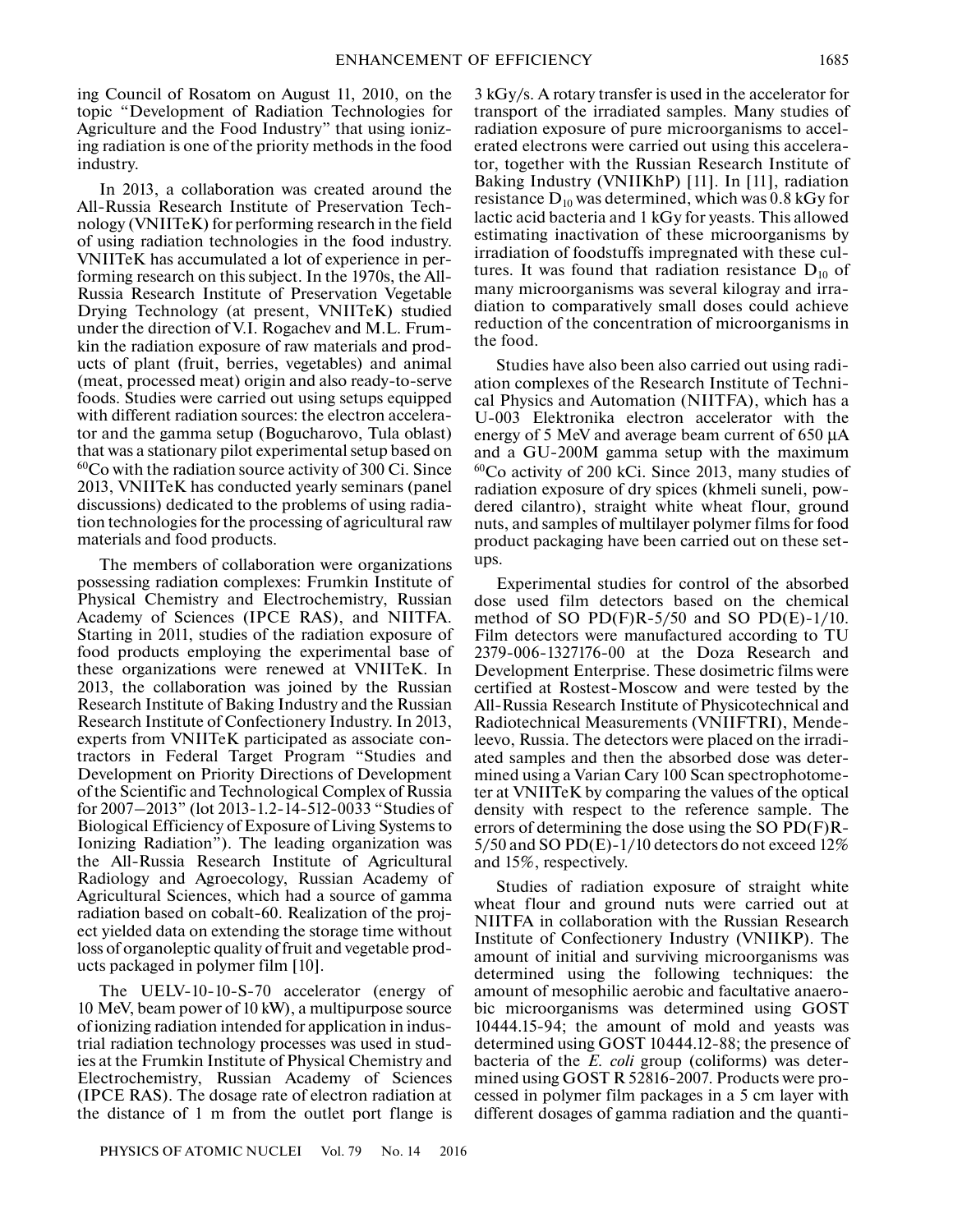tative and qualitative changes in microbiota were determined. The lethal dose for sanitary indicator microorganisms was 2.0–2.5 kGy for straight white wheat flour and 3.3–3.7 kGy for nuts. Thus, the technological parameters for irradiation of food product lots were determined.

In 2015, the effect of the given radiation dosages on dry flavors and spices was studied. The studied objects were powdered khmeli suneli and ground dry cilantro. Dry flavors were packaged in polymer bags and cardboard boxes with the weight of 4.94 kg (khmeli suneli) and 3.360 kg (cilantro). The aim of radiation processing of the samples was to decrease the concentration of microorganisms to the level corresponding to the requirements of Technical Regulations of the Customs Union 201/2011. Contamination of the supplied samples before and after processing was determined according to GOST 10444.15-94 and GOST 28805- 90. The humidity of the samples was 5–7% (powdered khmeli suneli) and 4–6% (dry ground cilantro).

Irradiation was carried out using the radiation technology setups of NIITFA. The obtained curves of a decrease in the concentration of microorganisms allowed estimating radiation resistance  $D_{10}$  of microorganisms, which was 2 kGy for the  ${}^{60}Co$  gamma setup and 3kGy for the electron accelerator. The minimum radiation dose required for inactivation of microorganisms was 4–6 kGy. With allowance for the implied nonuniformity of product contamination in the package and nonuniformity of the exposure dose in the package, the maximum required exposure dose was 10–12 kGy. For this dose, no change in physicochemical indicators and organoleptic quality of products was registered. One can see from comparison of the results of decontamination of ground cilantro and powdered khmeli suneli with the data from the ASTM standard [12] that the recommended minimum exposure dose for some spices, herbs, and vegetable flavors are similar to the dose values obtained in the study.

At present, the food industry uses multilayer film materials of different composition to increase the shelf life of fresh fruit and vegetables. VNIITeK and NIITFA performed experimental studies of the effect of irradiation on the molecular structure of multilayer films. The materials used in the study were polyamide/polyethylene ( $PA/PE = 80 : 20$ ) polymer package material with the thickness of 80 μm (Dmitrov Flexible Packaging Plant (DFPP)) and film packaging material.

Samples were subjected to irradiation to doses of 3 to 18 kGy. The sample structure before and after irradiation was studied using IR spectroscopy techniques. IR spectra were measured using an FMS 1201 device. The spectral range was  $400-4000$  cm<sup>-1</sup>; the spectral resolution was  $1 \text{ cm}^{-1}$ ; the source of the IR flux was Nichrome; the IR flux receptor was pyroelectric. Studies of tensile strength and breaking elongation of samples before and after irradiation was carried out in [13] using a Zwick 1445 device. Tests were performed in the lateral and transverse directions of the samples with the width of  $(10.0 \pm 0.1)$  mm at the temperature of  $(23 \pm 2)$ °C and relative humidity of  $(50 \pm 5)$ %.

Studies of the structure of multilayer polymer РА/РЕ materials before and after gamma irradiation showed that no significant changes occurred in the samples at the doses of 3 kGy [14]. An increase in the dose led to cross-linking and destruction processes, which could result in changes in physicomechanical and barrier properties of the polymer material. Studies of mechanical properties of samples showed that the statistics of the processed experimental data did not reveal any existing difference in the samples before and after the processing owing to wide confidence ranges. These conclusions are preliminary and statistical data still are to be accumulated.

## **CONCLUSIONS**

The paper considers the issues of using radiation processing for enhancement of the storage time of agricultural goods and the modern legal framework regarding radiation processing. The possibilities of using the radiation centers already present in Russia for the irradiation of food products are analyzed. The results of studying the radiation processing of food products and package materials are briefly presented.

#### REFERENCES

- 1. J. Kooij, Bull. IAEA **23** (3), 33 (1981).
- 2. T. Kume and S. Todoroki, Radioisotopes **62**, 291 (2013).
- 3. Irradiated Food Authorization Database IFA. https:// nucleus.iaea.org/ifa/.
- 4. *Manual of Good Practice in Food Irradiation: Sanitary, Phytosanitary and other Applications* (IAEA, Vienna, 2015).
- 5. L. V. Metlitski, V. I. Rogachev, and V. G. Khrushchev, *Radiation Processing of Food Products* (Ekonomika, Moscow, 1967) [in Russian].
- 6. M. L. Frumkin, L. P. Kowalski, and S. Y. Gelfand, *Technological Basics of Radiation Processing of Food Products* (Pishchev. Prom-st', Moscow, 1973) [in Russian].
- 7. S. Y. Gelfand, M. A. Zav'yalov, A. N. Petrov, A. V. Prokopenko, and V. P. Philippovich, Khranenie Pererab. Sel'khozsyr'ya, No. **2**, 25 (2013).
- 8. A. Yu. Grachova, M. A. Zav'yalov, V. V. Kondratenko, V. P. Filippovich, Yu. S. Pavlov, and A. V. Prokopenko, in *Proceedings of the 24th Russian Particle Accelerator Conference RuPAC 2014,* p. 470 [in Russian].

PHYSICS OF ATOMIC NUCLEI Vol. 79 No. 14 2016